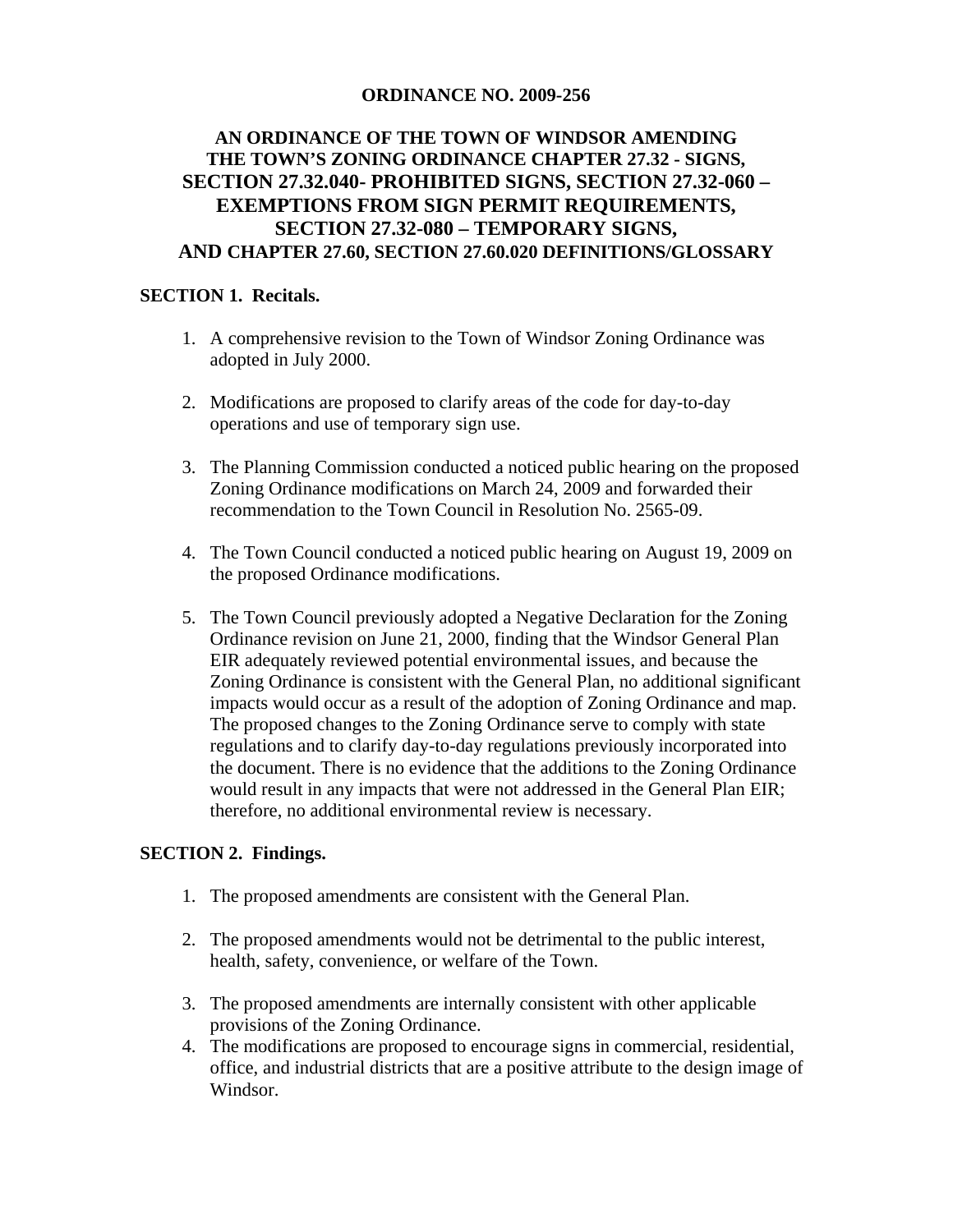- 5. The modifications are proposed to preserve and enhance the aesthetics, traffic safety, and environmental values of the community, while providing channels of communication to the public.
- 6. The modifications are proposed to ensure the public's ability to easily identify uses. premises, and community events, and regulate the basic characteristics, location, and proportion of signs.
- 7. The modifications are proposed to keep proliferation of signs to a more aesthetic proportion, as well protect existing business and uses from visual encroachment from new signs on neighboring properties.
- 8. The modifications are proposed to enhance aesthetics and traffic safety in the community by minimizing sign information to ensure that signs do not distract motorists, obstruct, or otherwise impede traffic and pedestrian circulation and pathways.
- 9. The modifications are proposed to safeguard and protect the public health, safety, property, and general welfare through appropriate prohibitions, regulations, and controls on design, location, and maintenances of signs.

**SECTION 3. Amendment.** 

Section 27.32.040B.5, and B.16, "Prohibited Signs," of the Town of Windsor's Zoning Ordinance are hereby amended to read as follows:

27,32,040 - Prohibited Signs

- **B.** Prohibited signs. The following signs are prohibited in all zoning districts
	- Inflated signs, balloons, and figures, except as otherwise allowed in Section  $5<sub>1</sub>$ 27.32.060.
- Mobile billboards that are carried, conveyed, pulled, or transported by any vehicle or  $16.$ wheeled conveyance to attract attention to business identification, business advertisement, service, or product, in the public right-of-way and/or on property where the business, service, or product is not conducted/provided. Prohibition not intended for buses, taxis, and signs/graphics on vehicles used in the course of business.

Section 27.32-060D., "Exempt temporary signs limited by size and/or period of display. 2. "Existing businesses" of the Town of Windsor's Zoning Ordinance is hereby repealed in its entirety and a new Section 27.32.060D.2 is hereby added to read as follows

### 27.32.060 D. Exempt temporary signs.

2. Inflated figures. During a community event a business shall be allowed one inflated figure, subject to compliance with the following: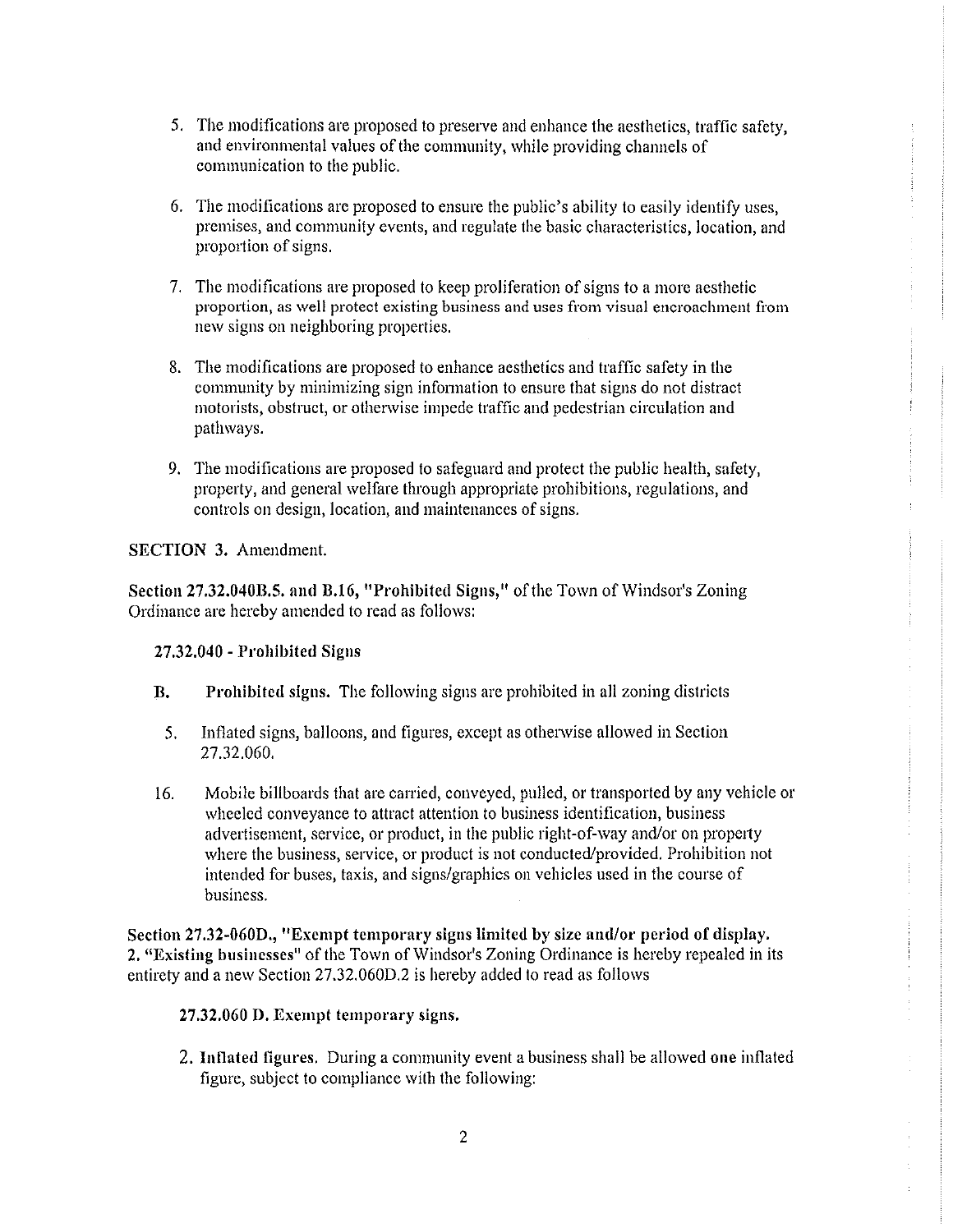- a. The inflated figure shall not obstruct the accessible path of travel, public right-ofway, or pedestrian walkway.
- b. Guide wire, electrical cords, etc. shall not obstruct/or create a barrier to an accessible path of travel, public right-of-way, or pedestrian walkway
- c. The inflated figure shall be in place only during the event and/or during the hours of operation and shall not be left up overnight.
- d. Figure shall be located at ground level, no roof top mounted figures.
- e. Figure shall not be illuminated.
- f. Figure shall not exceed 10' in height.
- g. Applicant shall obtain a sign permit, prior to placement of the figure.

Section 27.32-060.D., "Exempt temporary signs limited by size and/or period of display, 4. "Temporary banners" of the Town of Windsor's Zoning Ordinance is hereby amended to repeal Section 27.32.060D.4, to read as follows:

### 27.32.060 D. Exempt temporary signs

- 4. Banners. Businesses shall be allowed the use of one banner subject to the following:
	- a. Banners shall be affixed to the exterior wall(s) of the structure within which the business is located, and shall not hang between posts, or from trees, be within the public right-of-way, or be placed on a rooftop.
	- b. Banner shall not exceed a maximum area of 24 square feet.
	- c. Banners shall maintain a minimum of 80" clearance above an accessible path of travel or pedestrian walkway.
	- d. Banners shall be maintained in a clean and presentable manner

Section 27.32-060.D., "Exempt temporary signs limited by size and/or period of display, 5 "Portable signs" a. "Single tenant signs" of the Town of Windsor's Zoning Ordinance is hereby amended to repeal Section 27.32.060D.5.a. to read as follows:

### 27.32.060 D. Exempt temporary signs

- 5. Portable signs. Non-residential uses shall be allowed one temporary portable sign subject to the following:
	- Non-Residential Uses:  $a_{\cdot}$ 
		- Portable signs shall be located only in front of the business they are  $(1)$ intended to serve.
		- Portable signs shall have a maximum sign area of six square feet.  $(2)$
		- Portable signs shall not exceed four feet in height, including supporting  $(3)$ structure.
		- $(4)$ Portable signs shall be set back so as not to obstruct an accessible path of travel, public right-of-way, or pedestrian walkway.
		- There shall be a minimum 10-foot separation between portable signs.  $(5)$
		- Sign copy shall be applied on the sign face against a contrasting-colored  $(6)$ background that is compatible with the surroundings.
		- $(7)$ Portable signs shall only be displayed during business hours.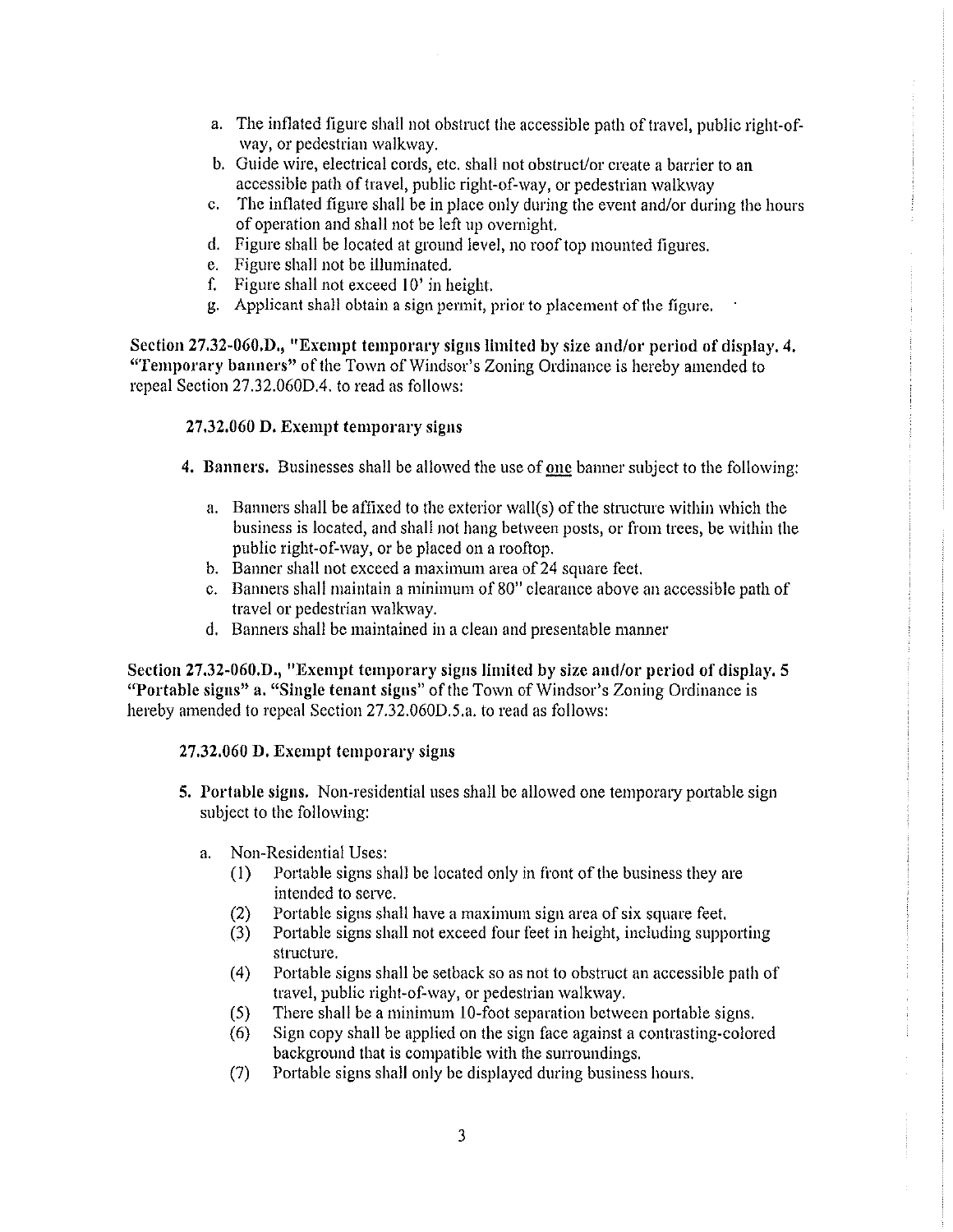Section 27.32-060D., "Exempt temporary signs limited by size and/or period of display, 5 "Portable signs" b. "Multi-tenant sites" of the Town of Windsor's Zoning Ordinance is hereby amended to repeal Section 27.32.060D.5.a. to read as follows:

#### 27.32.060 D. Exempt temporary signs

**b.** Sites with Comprehensive Sign Programs: Businesses that are part of a site with a Comprehensive Sign Program may be allowed a specific number of portable signs for the site. Conditions of approval may establish the number, location, size, and separation of portable signs within the multi-tenant site. The provision for banners and/or portable signs in this Ordinance may take precedent over a Comprehensive Sign Program that prohibits banners and/or portable signs, if the property managers choose not to enforce the prohibition. If the Comprehensive Sign Program does not address portable signs then the businesses are subject to the provisions of this Ordinance.

Section 27.32-080 – "Temporary Off-Site Signs", A. "Campaign and political signs." of the Town of Windsor's Zoning Ordinance is hereby amended to repeal Section 27.32080 A. and amended to read as follows:

#### $27.32.080 - Temporary Signs$

- A. Temporary Signs. Temporary signs are subject to the following standards.
- 1. Each permittee shall pay the fee required by the Town for a Sign Permit prior to the placement of any temporary sign.
- 2. In residential districts, no more than 32 square feet of total signage area is permitted, counting only a single-side of any two-sided sign toward the signage area. Sign height shall not exceed four feet above the ground.
- 3. In all other zoning districts, no more than 64 square feet of total signage area is permitted, counting only a single-side of any two-sided sign toward the signage area. No sign shall exceed six feet in height above the ground.
- 4. No sign shall be erected more than 45 days.
- 5. No sign shall be displayed without the consent of the legal owner of the property and/or person holding present right to possess and control property ("owner"). Each permittee, shall obtain permission from the "owner", prior to placing a sign on the property. The permittee may, upon request, be required to provide the Town with a copy of written permission from the "owner". In the event a permittee is unable to provide written permission to post signs, the signs shall be immediately removed or the Town may impose a penalty on the permittee sufficient to cover the costs of removal.
- 6. The maintenance and removal of the signs are the responsibility of the permittee. All signs shall be removed entirely within the allotted time on the permit. In the event that all signs are not properly removed within the allotted time, the Town may impose a penalty on the permittee sufficient to cover the costs of removal.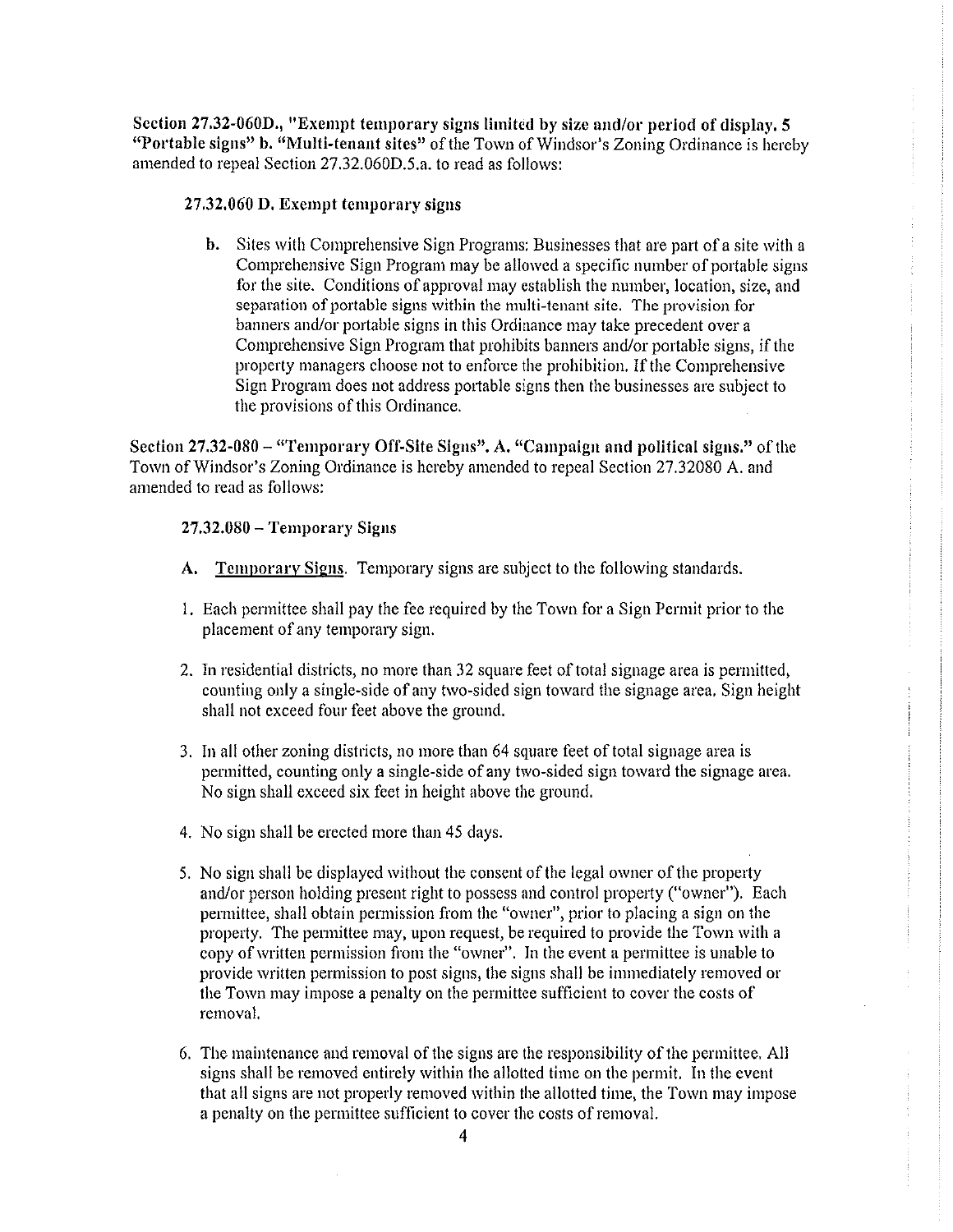- 7. No portion of a sign shall be located within five feet of road, street, or common driveway and no sign may obstruct vision on the public rights-of-way or at any other location where, by reason of the sign's position, shape or color it interferes or may be confused with any authorized traffic sign, signal or device. Signs erected on public property and/or in the public right-of-way, may be abated by the Town without notice.
- 8. Signs shall not be erected above the height limitations of Section 9, on/or attached to a pole, or suspended without support from the ground (i.e. from a crane, or similar device). With the exception of magnetic signs attached to the doors, no signs shall be mounted on a vehicle or similar object.
- 9. The height of a sign shall be measured from the existing grade to the top of the sign and shall not exceed 4' in height in a residential zone nor 6' in height in a nonresidential zone.
- 10. If the Town Manager determines that any sign has been posted in violation of these conditions, but not in such a manner that poses an immediate safety hazard, the Town Manager will notify the permittee by phone and in writing of the violation. The permittee will then have two working days to correct the violation. Any major violation, as determined by the Town Manager, to the provisions herein shall result in the immediate and summary abatement by the Town. The permittee shall be liable to the Town for any and all removal and abatement costs.
- 11. The permit shall be subject to revocation upon failure to comply with the above conditions.

Section 27.32-080 - "Temporary Off-Site Signs". B. "Community event signs." of the Town of Windsor's Zoning Ordinance is hereby amended to change "Civic event signs to Community" event signs". to read as follows:

27.32.080 - Temporary Off-Site Signs

**B.** Community event signs. Community event signs shall be allowed on public and/or private property as approved by the Town Manager, and may be subject to administrative design review. Signs may be posted two weeks prior to the activity and shall be removed within two days after the event.

Section 27,60,020(A), Signs A. Definitions "A" of the Town of Windsor's Zoning Ordinance is hereby amended to add a new definition for "Accessible Path of Travel" to read as follows:

#### A. Definitions. "A"

Accessible Path of Travel. A barrier free access route without any abrupt level changes. Accessible paths shall be maintained free of overhang obstructions to an 80" minimum and at least 48" in width. Accessible paths of travel shall comply with the accessibility requirements of the Town's adopted California Code of Regulations, Title 24.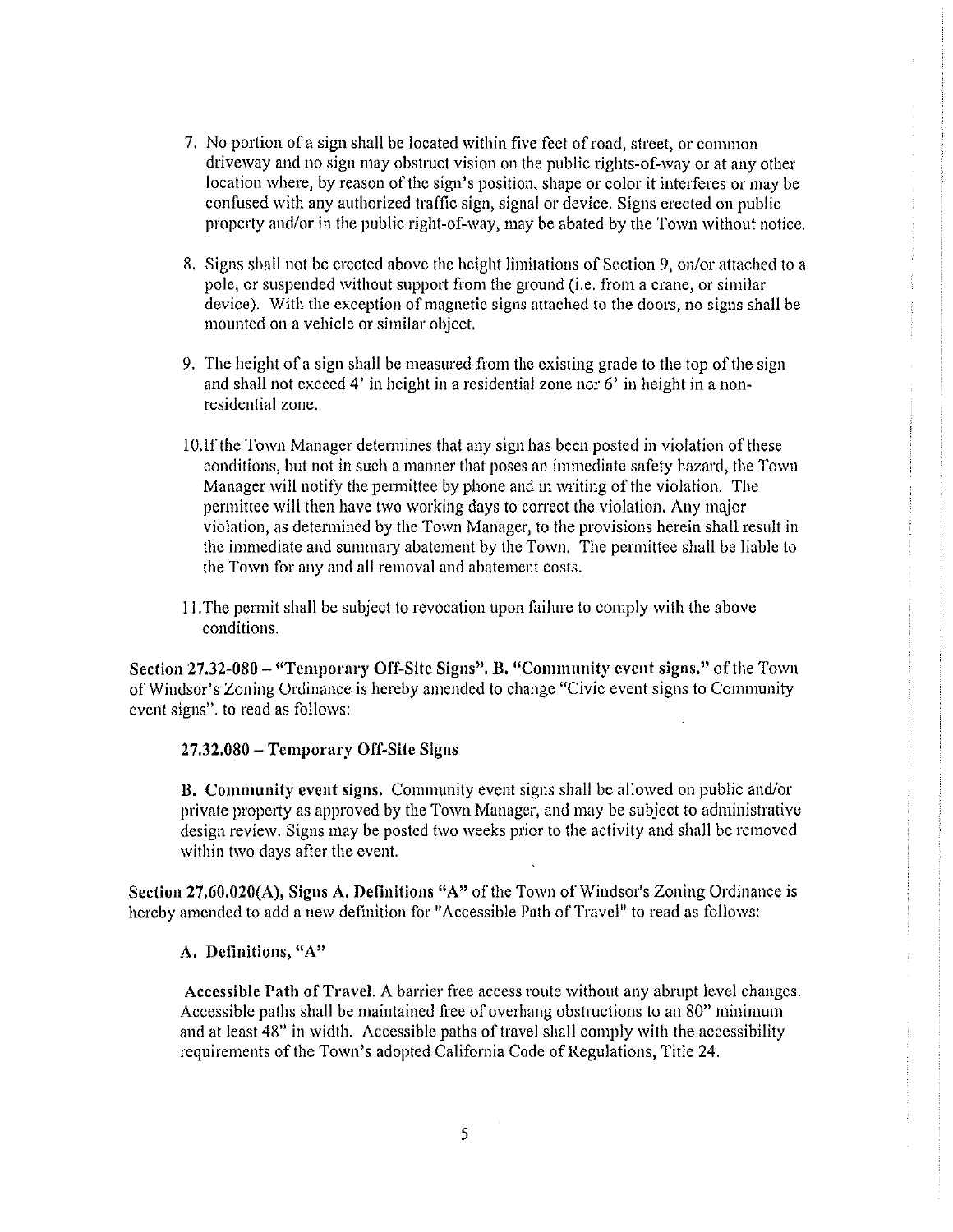Section 27.60.020(A), Signs S. Definitions Sign 9. "Civic Event Signs," of the Town of Windsor's Zoning Ordinance is hereby amended to repeal Section 27.60.020(A), "Civic Event Signs" and to amend the title and definition to read as follows:

## S. Definitions, "S" Sign.

9. Community Event Sign. A temporary sign, other than a commercial sign, posted to advertise a community event sponsored by a public agency, school, church, communityfraternal organization, or similar non-commercial organization. The sign is intended to inform the public of a community happening, action, purpose, or occasion, (i.e., grand opening, community event, public meeting, and similar).

Section 27.60.020(A), Signs S. Definitions Sign 25. of the Town of Windsor's Zoning Ordinance is hereby amended to add the title and definition as 25. "Mobile Billboard" and renumber the subsequent definitions respectively. The title and definition to read as follows:

## A. Definitions "S" Signs.

25. Mobile Billboard. A mobile billboard is any vehicle, or wheeled conveyance which carries, conveys, pulls, or transports any sign or billboard for the primary purpose of advertising. This definition does not include buses, taxicabs, and vehicles that display an advertisement for the business of its owner, so long as the vehicle is used for the business of the owner, and not used primarily for advertising.

## SECTION 4. California Environmental Ouality Act ("CEOA").

The Town Council finds that this Ordinance is not subject to the California Environmental Quality Act ("CEQA") because the Ordinance is not a "project" within the meaning of Section 15378 of the state CEQA Guidelines (Title 14, Chapter 3 of the California Code of Regulations) for it has no potential for resulting in physical change in the environment, directly or ultimately. The Ordinance is not subject to CEQA under the general rule that CEQA applies only to projects which have the potential for causing a significant effect on the environment, either directly or indirectly. The Ordinance is exempt from the California Environmental Quality Act pursuant to CEOA Guideline  $15601(b)(3)$  in that it will not have a significant adverse effect on the environment.

## **SECTION 5. Statutory Severability.**

If any section, subsection, sentence, clause or phrase or word in this Ordinance is for any reason held to be unconstitutional, unlawful or otherwise invalid by a court of competent jurisdiction, such decision shall not affect the validity of the remaining portions of this Ordinance. The Town Council hereby declares that it would have passed and adopted this Ordinance and each and all provisions thereof irrespective of the fact that any one or more of said provisions may be declared unconstitutional, unlawful or otherwise invalid.

# **SECTION 6. Effective Date and Publication.**

This Ordinance shall take effect and be in force 30 days following its passage. Before the expiration of fifteen (15) days after its passage, this Ordinance, or a summary thereof, as provided in California Government Code Section 36933, shall be published at least once in a newspaper of general circulations published and circulated in the Town of Windsor.